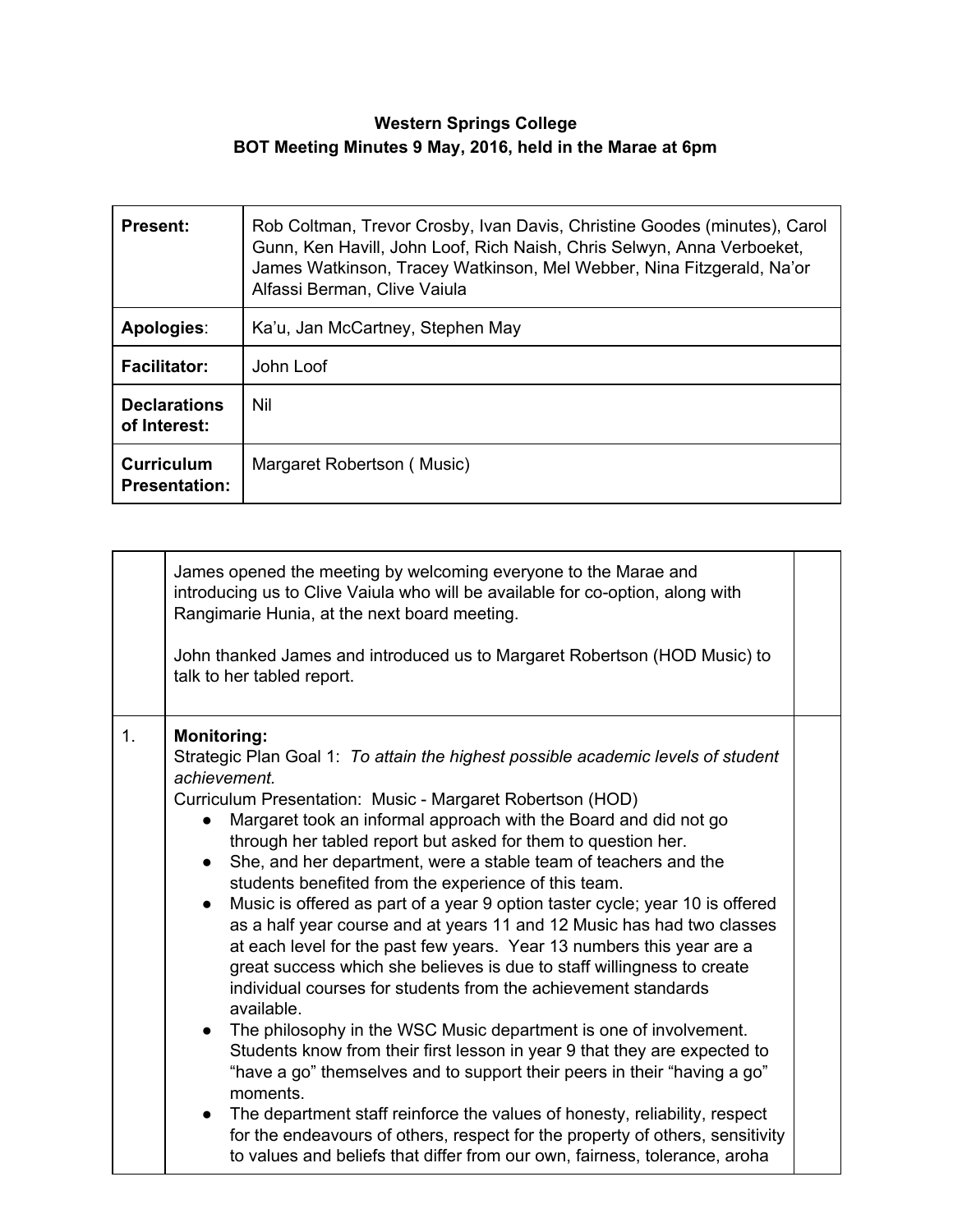|    | • Questions continued with John Loof finishing up by thanking Margaret for<br>her presentation to the Board.<br>Resolution 1: That the Board of Trustees receive the Music department<br>report. (moved John Loof/Tracey Watkinson - carried).                                                                                                                                                                                                                                                                                                                                                                                                                                                                                                                                                                                                                                                                                                                                                                                                                                                                                                                                                                                                                                                                                                                         |  |
|----|------------------------------------------------------------------------------------------------------------------------------------------------------------------------------------------------------------------------------------------------------------------------------------------------------------------------------------------------------------------------------------------------------------------------------------------------------------------------------------------------------------------------------------------------------------------------------------------------------------------------------------------------------------------------------------------------------------------------------------------------------------------------------------------------------------------------------------------------------------------------------------------------------------------------------------------------------------------------------------------------------------------------------------------------------------------------------------------------------------------------------------------------------------------------------------------------------------------------------------------------------------------------------------------------------------------------------------------------------------------------|--|
| 2. | Announcement:<br>Ken Havill addressed the meeting stating that he would be retiring at the<br>end of this year (2016).<br>He began with the college in 1990 and has been Principal since 1998. He<br>has timed his departure to ensure the budget for a new school was<br>secured and build plans were well underway. He wanted to leave this job<br>with the school in a really strong position and thinks we are there now.<br>Board Chair, John Loof said Ken Havill would leave a considerable<br>legacy and the timing of his departure would provide for a comprehensive<br>hand over, while enabling his input into the critical design phases for the<br>new school.<br>James Watkinson acknowledged his contribution to Nga Oho.<br>$\bullet$<br>John went through the process for a new appointment.<br>$\bullet$<br>They would be engaging an external consultant to appoint.<br>$\bullet$<br>John, James Trevor and Rob are to be part of a task group to help<br>$\bullet$<br>manage this.<br>The new appointment will be timed to start at the beginning of term four,<br>$\bullet$<br>2016.<br>• Anna will handle the communications.<br>Staff will be told at Wednesday's briefing, then students and parents. It<br>$\bullet$<br>will be put on the website and in the newsletter. Our Stakeholders and<br>contributing schools will also be advised. |  |
| 3. | <b>Strategic Decision</b><br>Strategic Plan Goal 5: To ensure that the Board-level operations are closely<br>aligned to WSC strategic plan goals and objectives.<br><b>Strategic Plan Ratification</b><br>There was discussion around the tabled draft Strategic Plan.<br>Carol questioned Goal two. BOT in general were happy with the way it<br>is.<br>James would like to see a translation of the Goals into Te Reo to be<br>aligned with the English version. This was agreed.<br>John would like to see the Strategic Plan reviewed earlier in the year i.e.<br>$\bullet$<br>term 4, so it can then be supported by the budget.<br>HL commented that for the sort of strategic planning that John is talking<br>$\bullet$<br>about, reviewing needs to occur during term 2 and 3. He does support<br>the idea.<br>Resolution 2: That the WSC Board ratify the redrafted WSC Strategic Plan,                                                                                                                                                                                                                                                                                                                                                                                                                                                                      |  |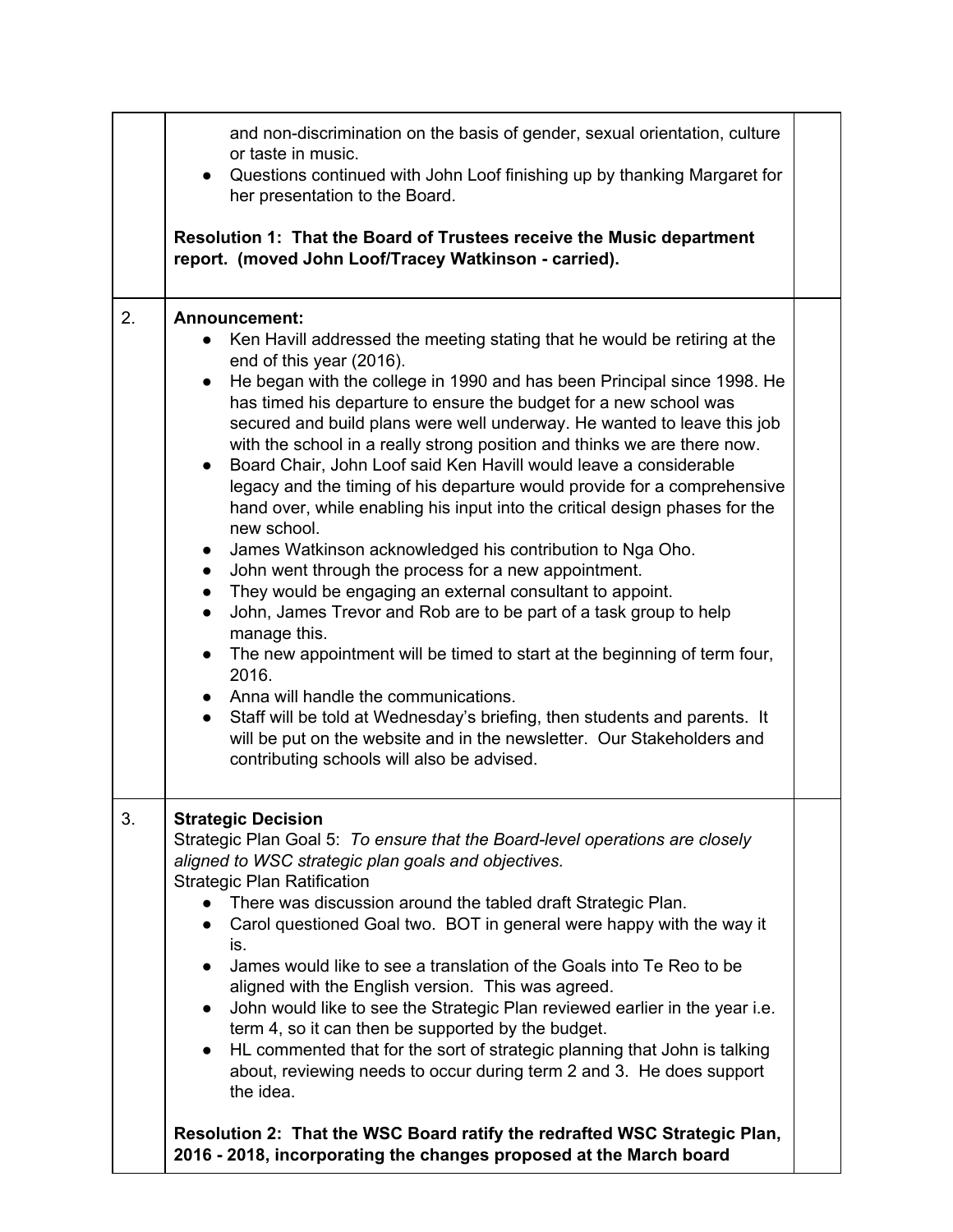|    | meeting and approved by the Finance Committee (moved John Loof/Trevor<br>Crosby - carried)                                                                                                                                                                                                                                                                                                                                                                                                                                                                                                                                                                                                                                                                                                                                                                                                                                                                                                                                                                                                                                                                                                                                                                                                                                                                                                                                                                                                                                                                                                                                                                                                                                                              |  |
|----|---------------------------------------------------------------------------------------------------------------------------------------------------------------------------------------------------------------------------------------------------------------------------------------------------------------------------------------------------------------------------------------------------------------------------------------------------------------------------------------------------------------------------------------------------------------------------------------------------------------------------------------------------------------------------------------------------------------------------------------------------------------------------------------------------------------------------------------------------------------------------------------------------------------------------------------------------------------------------------------------------------------------------------------------------------------------------------------------------------------------------------------------------------------------------------------------------------------------------------------------------------------------------------------------------------------------------------------------------------------------------------------------------------------------------------------------------------------------------------------------------------------------------------------------------------------------------------------------------------------------------------------------------------------------------------------------------------------------------------------------------------|--|
| 4. | <b>Strategic Decision</b><br>Strategic Plan Goal 3: To achieve equitable status for Nga Puna O Waiorea<br>Kura Rumaki and full co-governance status for Maori.<br><b>Alternative Constitution</b><br>John discussed our informal arrangements at present so new people<br>$\bullet$<br>coming on to the board or a new principal could see how things have<br>worked at WSC.<br>• Rob Coltman explained that the WSC Board of Trustees is seeking a<br>constitution which will reflect its co-governance policy, particularly as it<br>relates to consensus decision-making and the co-option of trustees to<br>secure Maori representation.<br>• WSC has taken advice from the Ministry concerning the process for<br>applying to the Ministry for approval of an alternative constitution.<br>The Ministry is not confronted by this.<br>$\bullet$<br>The Education Act allows for alternative constitutions and we are going<br>$\bullet$<br>through this process now. It will need to be gazetted.<br>Our community now needs to be informed.<br>$\bullet$<br>There will be a communication about the alternative constitution<br>$\bullet$<br>sometime after the Ken Havill's retirement communication.<br>• We should not exclude a forum where questions can be asked.<br>Tracey wants to see continued progress.<br>$\bullet$<br>In the interim work will continue on the draft constitution and the<br>$\bullet$<br>constitution group and communications group will meet to formulate a<br>plan to inform our community.<br>Resolution 3: That the WSC Board receive the Constitution Committee's<br>report and support further development of the draft alternative<br>constitution. (moved John Loof / Trevor Crosby - carried unanimously) |  |
| 5. | <b>Strategic Discussion</b><br>Strategic Plan Goal 8: To ensure that budget-setting and fund-raising is in<br>alignment with strategic school development priorities.<br>2016 Budget<br>Trevor reported that the Finance Committee has met and gone through<br>$\bullet$<br>the draft budget and recommends its adoption.<br>Resolution: 4 That the WSC Board approve the draft budget. (moved<br>Trevor Crosby / Rob Coltman - carried)                                                                                                                                                                                                                                                                                                                                                                                                                                                                                                                                                                                                                                                                                                                                                                                                                                                                                                                                                                                                                                                                                                                                                                                                                                                                                                                |  |
| 6. | <b>Strategic Decision</b><br>Strategic Plan Goal 7: To develop and strengthen school-community alliances,<br>partnerships and links.<br><b>SMTC &amp; SHS Memorabilia</b><br>Resolution: 5 That the WSC Board approve the transfer of all memorabilia                                                                                                                                                                                                                                                                                                                                                                                                                                                                                                                                                                                                                                                                                                                                                                                                                                                                                                                                                                                                                                                                                                                                                                                                                                                                                                                                                                                                                                                                                                   |  |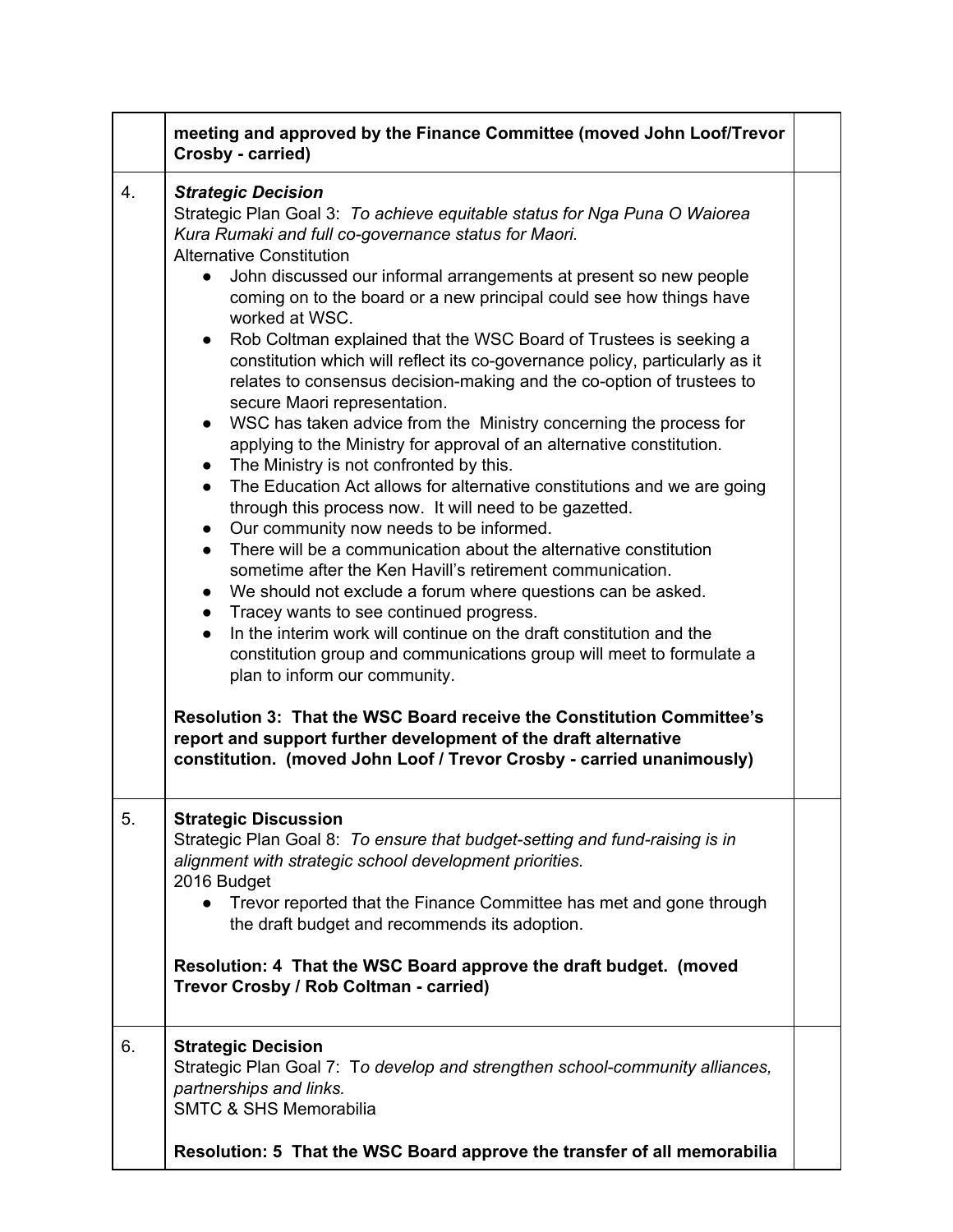|    | items dated pre-1964 to the Sir George Grey Collections at Auckland City<br>Library. (moved Ken Havill / Trevor Crosby - carried)                                                                                                                                                                                                                                                                                                                                                                                                                                                                                                                                                                                                                                                                                                                                                                                                                                                                                       |  |
|----|-------------------------------------------------------------------------------------------------------------------------------------------------------------------------------------------------------------------------------------------------------------------------------------------------------------------------------------------------------------------------------------------------------------------------------------------------------------------------------------------------------------------------------------------------------------------------------------------------------------------------------------------------------------------------------------------------------------------------------------------------------------------------------------------------------------------------------------------------------------------------------------------------------------------------------------------------------------------------------------------------------------------------|--|
|    | Break 7.40pm                                                                                                                                                                                                                                                                                                                                                                                                                                                                                                                                                                                                                                                                                                                                                                                                                                                                                                                                                                                                            |  |
| 7. | <b>Strategic Discussion</b><br>Strategic Plan Goal 6: To manage the design and construction of the new<br>school with the intention of creating an outstanding teaching and learning<br>environment.<br>Project Design Group Report<br>We have written to the Ministry and endorsed the overall master plan.<br>Design review will happen around 25 May.<br>$\bullet$<br>Need to ask Ministry what we can say to our parents at Open Week<br>$\bullet$<br>tours.<br>We need to ask at the DCG meeting on Wednesday to fast track a report<br>for us.<br>For the Information Evening it is important that we have some rebuild<br>$\bullet$<br>information.<br>John Loof has received another letter from TAPAC expressing concerns<br>about their part in the new build.<br>Resolution 6: That the Board of Trustees receive the report of the WSC<br>representatives on the Project Design Group concerning development to<br>date in relation to the master planning process. (moved Trevor / John Loof<br>- carried) |  |
|    | <b>Monitoring:</b><br>Nga Puna O Waiorea<br>James highlighted that progression of specialists facilities, as understood<br>$\bullet$<br>between Waiorea and the Ministry, have still to get some resolutions.<br>Manu Korero happening soon. Board all invited. Tracey to send out<br>information.                                                                                                                                                                                                                                                                                                                                                                                                                                                                                                                                                                                                                                                                                                                      |  |
|    | Finance<br>Finances are on track.<br>$\bullet$<br>Highly likely school fees will increase next year.<br>$\bullet$<br>International students - need to plan a space for them in the future.<br>$\bullet$<br>Marketing resources - yes we can resource from monies we have not<br>$\bullet$<br>spent on other projects.<br>Anna would like to have a Marketing and Communications slot on the<br>Agenda in future.<br>John Davy has resigned from the Finance Committee. There may be a<br>$\bullet$<br>need to fill that gap.                                                                                                                                                                                                                                                                                                                                                                                                                                                                                            |  |
|    | <b>Discipline</b><br>No suspensions to report.                                                                                                                                                                                                                                                                                                                                                                                                                                                                                                                                                                                                                                                                                                                                                                                                                                                                                                                                                                          |  |
|    | Health & Safety                                                                                                                                                                                                                                                                                                                                                                                                                                                                                                                                                                                                                                                                                                                                                                                                                                                                                                                                                                                                         |  |